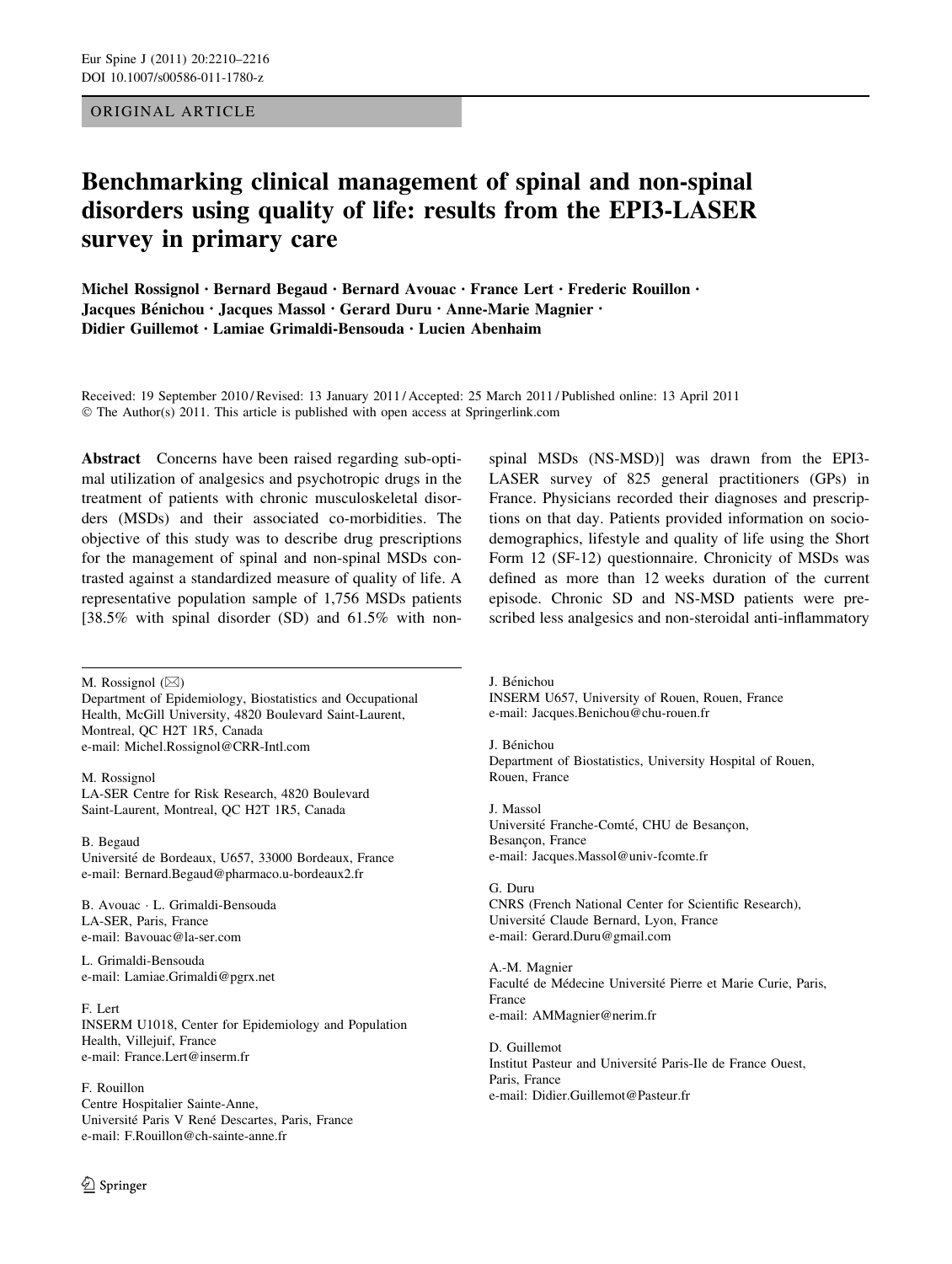drugs than their non-chronic counterpart [odds ratios (OR) and 95% confidence intervals (CI), respectively: 0.4, 0.2–0.7 and 0.5, 0.3–0.6]. They also had more anxiodepressive co-morbidities reported by their physicians (SD: 16.1 vs.7.4%; NS-MSD: 21.6 vs. 9.5%) who prescribed more antidepressants and anxiolytics with a difference that was statistically significant only for spinal disorder patients (OR, 95% CI: 2.0, 1.1–3.6). Psychotropic drugs were more often prescribed in patients in the lower quartile of SF-12 mental score and prescriptions of analgesics in the lower quartile of SF-12 physical score ( $P \lt 0.001$ ). In conclusion, anxiety and depressive disorders were commonly reported by GPs among chronic MSD patients. Their prescriptions of psychotropic and analgesic drugs were consistent with patients' self-rated mental and physical health.

Keywords Spinal disorders · Musculoskeletal disorders · Epidemiology - Population health

## Introduction

Physicians in primary care play a central role in the management of musculoskeletal disorders (MSDs). In France, as in most industrialized countries, they represent one of the most frequent reasons for consultation [\[1](#page-6-0)]. Clinical guidelines emphasize the treatment of pain and inflammation in the acute phase with gradual recourse to stronger analgesia and the management of psychological impacts as the condition evolves toward chronicity. In this context, concerns have been raised regarding sub-optimal use of analgesics and psychotropic drugs (antidepressants) in the treatment of patients with chronic MSDs [[2,](#page-6-0) [3](#page-6-0)]. This issue has been examined by comparing guidelines with actual practice in benchmarking approaches [[4,](#page-6-0) [5\]](#page-6-0). The goal of this study was to describe physician's prescriptions for the management of acute and chronic MSDs in a large population of patients seen in primary care, and examine the pertinence of prescriptions against patient's self-assessed quality of life.

L. Grimaldi-Bensouda

Equipe d'accueil 'Pharmacoépidémiologie et maladies infectieuses', Institut Pasteur, Paris, France

L. Abenhaim

#### Materials and methods

Study design and population

The EPI3-LASER study was a nation-wide observational survey of a representative sample of general practitioners (GPs) and their patients, conducted in France between March 2007 and July 2008. Its aims were to assess the burden of disease in general practice, considering physician and patients characteristics, co-morbidities and prescriptions with a specific focus on health-related quality of life.

The study population was drawn from a two-stage sampling. First, GPs were randomly selected from the French national directory of physicians and invited to participate, which meant allowing a research assistant to be in the patients' waiting room for a 1-day consultation session, collecting basic information on all patients consulting that day and recruiting volunteers to fill out a selfadministered questionnaire. The second stage consisted of randomly sampling the 1-day of consultation for each participating physician to survey all patients attending the practice on that specific day. GPs sampling was stratified to take into account the diversity of practices (strict conventional medicine and use of homeopathy and other complementary medicines).

All patients were eligible for inclusion to the exception of those whose health status or literacy level did not allow responding to a self-administered questionnaire. On the day selected for patients inclusion, a trained interviewer recruited on site, in the waiting room, all consecutive eligible patients up to a maximum of 15. Consenting patients completed a self-administered questionnaire that included information on age, gender, education, employment status and occupation, type of health insurance, hospitalization and medical visits in the previous 12 months, smoking, alcohol intake, physical activity, height and weight, and health related quality of life assessed by the Short Form 12 (SF-12) questionnaire [\[6–8](#page-6-0)].

GPs completed a medical questionnaire including the main reason for consultation and up to five other diagnoses present that day and for each, the duration of the health problem in its current episode. No diagnostic criteria was provided in this survey. GPs reported their diagnoses as they normally do it in their usual practice. GPs also recorded their prescriptions that day for diagnostic tests, drugs and referrals. Diagnoses were coded by a trained archivist using the 9th revision of the International Classification of Diseases. In this analysis adult patients 18 years and older with a MSD as their main reason for consultation were included. MSDs were classified as spinal disorders (SD) with ICD codes 720–724, and non-spinal MSDs (NS-MSD), such as osteoarthritis and tendonitis of the upper or lower limb, with ICD codes 715, 719, 729,

L. Abenhaim LA-SER Europe Ltd, London, UK e-mail: Lucien.Abenhaim@gmail.com

Department of Epidemiology, London School of Hygiene and Tropical Medicine, London, UK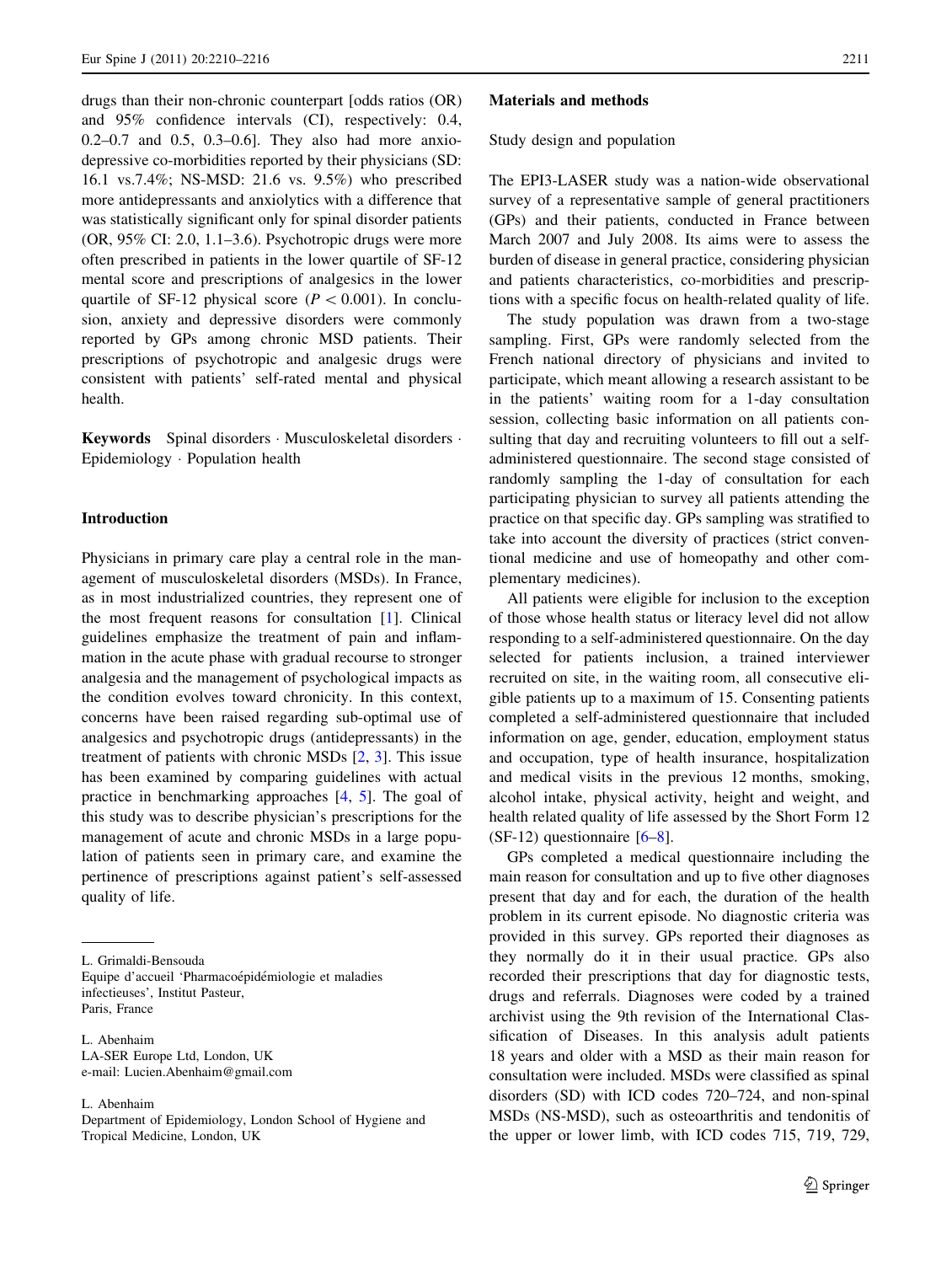726–728, 782. Patients with a diagnosis of inflammatory, infectious or neoplastic joint disease as their main reason for consultation were excluded from the analyses. SD and NS-MSD were classified as acute–subacute or chronic using a 12-week (3 months) cut-off for duration of symptoms in the current episode in accordance with consensus recommendations for research on SD [\[9](#page-6-0)]. Patients, interviewers and physicians were blind to the specific objectives of this analysis.

#### Statistical analysis

Characteristics of non-participating patients (gender, age, length of time attending the GPs' practice, type of health insurance and main reason for consultation) were used to calibrate the final sample so that it represented more closely the whole study population, using a procedure known in demographic studies as the CALMAR procedure [\[10](#page-6-0)]. Factors associated with chronicity were identified in multiple logistic regression analyses. Odds ratios were calculated for the comparison of prescriptions between chronic and non-chronic patients using mixed models accounting for a random physician effect (GLIMMIX and NLMIXED procedures in SAS). Mean scores of the SF-12 mental and physical scales were adjusted for gender, age and comorbidities using the analysis of covariance. Tests for trend on proportions of medication users by quartile of the SF-12 subscales were performed using the Cochrane–Armitage test for trend. All analyses were performed using SAS version 9.1.

The study was approved by the French National Data-Protection Commission (CNIL) and the French National Council of Physicians (CNOM). Participating physicians received compensation fees but not patients.

## **Results**

Of the 17,206 GPs randomly selected and invited by mail to participate, 825 agreed to participate in the study. Their geographical distribution covered the 22 regions of France. Their median age was 52 years, 23.5% were female, 51.8% worked in solo practice and 7.6% practiced fee-for-service in addition to the general health insurance regime. The median number of patients recruited at each physicians' office was two with 11.2% recruiting five or more. Of the 10,803 patients identified as potential participants, 2,151 (19.9%) declined participation and 93 were excluded because of missing information leaving a final sample of 8,559, of whom 665 (7.8%) had a SD as their main reason for consultation, and 1,027 (12.0%) a NS-MSD (Table [1](#page-3-0)). They were female in proportions of 59.0 and 61.6% for SD and NS-MSD, respectively, and SD patients were younger by 8.2 years on average. The proportion who had their problem for 12 weeks or more at the time of consultation were respectively 43.0 and 58.5% for SD and NS-MSD. Factors associated with chronicity of SD were age, with the largest proportion observed over the age of 60 [odds ratio (OR): 4.5, 95% confidence interval (CI): 2.1–9.6], and not being employed (OR = 2.0, 95%: 1.1–3.6). For NS-MSD, factors associated with chronicity were female gender  $(OR = 1.7, 95\% \text{ CI: } 1.2-2.3)$  and age  $(OR \text{ for patients } 60)$ and over  $= 2.3$ , 95% CI: 1.2–4.4). Physician's characteristics (sex, age and fee-for-service practice) were not associated with chronicity.

Physicians declared about twice as much MSD comorbidities (at least one secondary MSD diagnosis) for their chronic patients than their acute–subacute patients (Table [2\)](#page-4-0). After controlling for age and gender, the odds ratio of having a MSD co-morbidity in chronic SD patients was 2.4 (95% CI: 1.5–4.0) and in chronic NS-MSD patients, 1.7 (95% CI: 1.1–2.7). Chronic patients also had about twice as much anxiety, depressive and sleeping disorders diagnoses than their acute–subacute counterpart with odds ratios respectively in SD and NS-MSD patients of 1.9 (95% CI: 1.2–2.9) and 2.0 (95% CI: 1.5–2.8). Differences between acute–subacute and chronic patients for digestive co-morbidities were not statistically significant but an excess cardiovascular disorders was observed in chronic NS-MSD patients (OR =  $1.5$ , 95% CI:  $1.1-1.9$ ) which was essentially explained by a four times higher number of hypertensive patients compared to their acute– subacute counterpart (16 against 4).

Quality of life scores (SF12) were almost identical between SD and NS-MSD patients. Chronic SD patients had a physical mean score adjusted for age, gender and comorbidities, 2.4 points lower than acute–subacute patients  $(P = 0.001)$ , while their mental scores were almost identical. The reverse was observed in NS-MSD patients where the difference was observed in the mental scale with a difference of 1.7 points lower among chronic patients  $(P = 0.004)$ .

Chronic SD and NS-MSD patients received half the analgesics, non-steroidal anti-inflammatory drugs (NSA-IDs) and muscle relaxants prescriptions than their acute– subacute counterpart after controlling for co-morbidities and other confounding factors [Table [3,](#page-4-0) OR =  $0.4$  (95%) CI: 0.2–0.7) and 0.5 (95% CI: 0.3–0.6), respectively, statistically significant]. The reverse was observed for antidepressants, anxiolytics and hypnotics with almost twice more prescriptions in chronic SD patients ( $OR = 2.0, 95\%$ CI: 1.1–3.6) but not in NS-MSD patients (OR =  $1.3$ , 95% CI: 0.8–2.1). For non-pharmacological prescriptions, imaging was almost twice as much prescribed in acute– subacute than chronic patients but there was no statistical difference with referral to physiotherapy or to a specialist.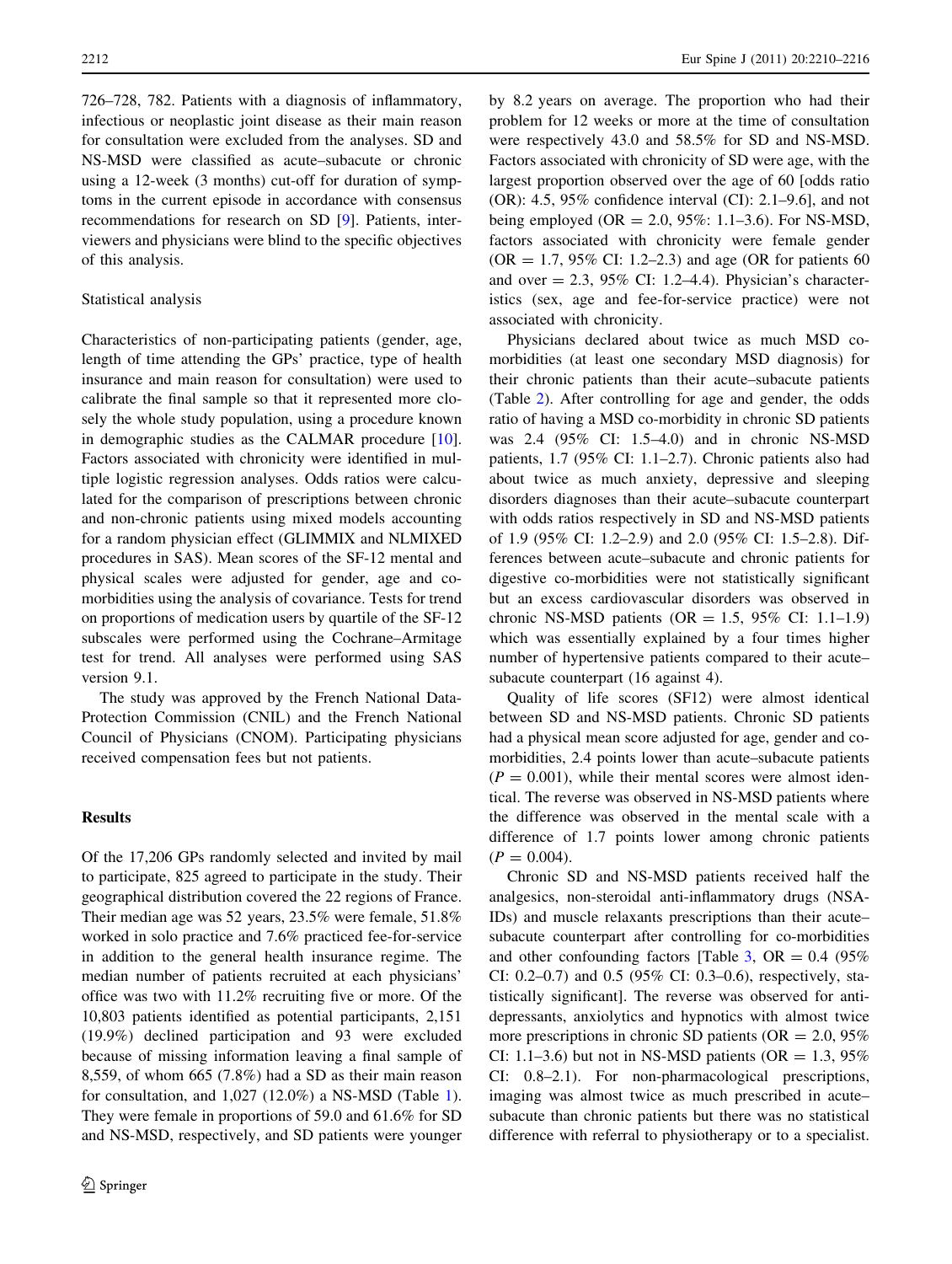<span id="page-3-0"></span>**Table 1** Socio-demographic characteristics of patients with musculoskeletal disorders (MSD) in primary care ( $N = 1,692$ )

|                                     | Spinal disorders   |                           |                          |                     | Non-spinal MSD (upper and lower limb) |                          |  |
|-------------------------------------|--------------------|---------------------------|--------------------------|---------------------|---------------------------------------|--------------------------|--|
|                                     | Total<br>$N = 665$ | $<$ 12 weeks<br>$N = 376$ | $>12$ weeks<br>$N = 289$ | Total<br>$N = 1027$ | $<$ 12 weeks<br>$N = 404$             | $>12$ weeks<br>$N = 623$ |  |
| Gender of patients (% Female)       | 59.0               | 57.1                      | 62.1                     | 61.6                | 51.9*                                 | $69.2*$                  |  |
| Age of patients (mean, SD)          | 49.6 (14.1)        | $47.0*$ (14.3)            | $53.7*$ (13.2)           | 57.9 (15.2)         | $53.3*$ (16.6)                        | $61.5*$ (13.2)           |  |
| Employment status $(\%)$            |                    |                           |                          |                     |                                       |                          |  |
| Employed                            | 58.4               | 64.8*                     | 48.2*                    | 38.6                | 46.8                                  | 32.2                     |  |
| On unemployment benefits            | 3.0                | 3.0                       | 2.8                      | 2.9                 | 2.6                                   | 3.1                      |  |
| Home maker                          | 3.2                | 2.2                       | 5.0                      | 3.5                 | 2.7                                   | 4.0                      |  |
| Student                             | 2.5                | 3.1                       | 1.6                      | 2.0                 | 3.5                                   | 0.9                      |  |
| Retired, other unemployed           | 31.3               | 25.2                      | 40.8                     | 52.3                | 43.5                                  | 59.2                     |  |
| Education (% completed high school) | 43.3               | 48.9                      | 33.9                     | 35.2                | 44.9                                  | 27.6                     |  |
| Familial status (%)                 |                    |                           |                          |                     |                                       |                          |  |
| Living with a spouse                | 69.3               | 69.8                      | 68.6                     | 64.9                | 66.6                                  | 63.4                     |  |
| Living with children                | 44.3               | 45.3                      | 43.0                     | 30.7                | 32.7                                  | 29.2                     |  |
| Body mass index (%)                 |                    |                           |                          |                     |                                       |                          |  |
| $0 - 24$                            | 49.1               | 51.2                      | 45.9                     | 45.1                | 48.9                                  | 42.1                     |  |
| $25 - 29$                           | 37.3               | 35.4                      | 40.4                     | 34.3                | 33.9                                  | 34.6                     |  |
| 30 and over                         | 11.9               | 11.6                      | 12.3                     | 19.7                | 17.1                                  | 21.8                     |  |
| Tobacco consumption $(\%)$          |                    |                           |                          |                     |                                       |                          |  |
| Never smoked                        | 44.8               | 44.6                      | 44.8                     | 53.0                | 49.8                                  | 55.5                     |  |
| Past smoker                         | 25.4               | 23.7                      | 28.1                     | 25.5                | 25.2                                  | 25.7                     |  |
| Current smoker                      | 29.5               | 31.3                      | 26.9                     | 21.4                | 25.0                                  | 18.7                     |  |
| Alcohol consumption (%)             |                    |                           |                          |                     |                                       |                          |  |
| Never                               | 33.9               | 30.5                      | 39.8                     | 32.3                | 31.5                                  | 32.8                     |  |
| Sometimes                           | 56.3               | 57.9                      | 53.7                     | 49.7                | 50.4                                  | 49.2                     |  |
| Daily                               | 9.3                | 10.9                      | 6.4                      | 17.9                | 18.1                                  | 17.7                     |  |
| Physical exercise (%)               |                    |                           |                          |                     |                                       |                          |  |
| 0-30 min per day                    | 59.2               | 61.1                      | 56.0                     | 58.8                | 54.6                                  | 62.1                     |  |
| 31 min and over                     | 38.3               | 35.9                      | 42.3                     | 39.6                | 44.2                                  | 36.0                     |  |
| Physician visit previous 12 months  |                    |                           |                          |                     |                                       |                          |  |
| Yes                                 | 96.0               | 95.3                      | 97.1                     | 96.4                | 95.0                                  | 97.5                     |  |

\* Comparison  $\leq$ 12 weeks,  $>$ 12 weeks statistically significant (P < 0.05) in multiple logistic regression including all variables in the table

Frequencies of prescription of analgesics and of psychotropic drugs (antidepressant, anxiolytic and hypnotic drugs combined) in all chronic patients (SD and NS-MSD), were computed by SF-12 mental and physical scores (Table [4](#page-5-0)). Two statistically significant trends were found, one for psychotropic drugs increasing with a decreasing (worsening) mental score, and the other for analgesic drugs increasing with decreasing (worsening) physical score. Similar trends were observed with physicians reporting of MSD and anxio-depressive co-morbidities but reached statistical significance only in the former. It is noteworthy that among chronic patients in the lower decile of SF-12 mental score (not shown in Table [4](#page-5-0)), 42.2% (38/91) were prescribed a psychotropic drug.

## Discussion

Physicians' participation to this survey was low in part due to the important intrusive nature of the study into their practice. We found no equivalent in the scientific literature for a study of this size and the large population of patients was nevertheless representative of the French population consulting a GP. First, the distribution of GPs individual characteristics differed from published national statistics only for gender with 23.5% female in the Epi3 survey versus 39% in all of France for the year 2008 [[11\]](#page-6-0). This difference had potentially little impact on patients' results as physicians' characteristics were not associated with chronicity in our analyses. In addition, patients' non participation was partially controlled by a weighting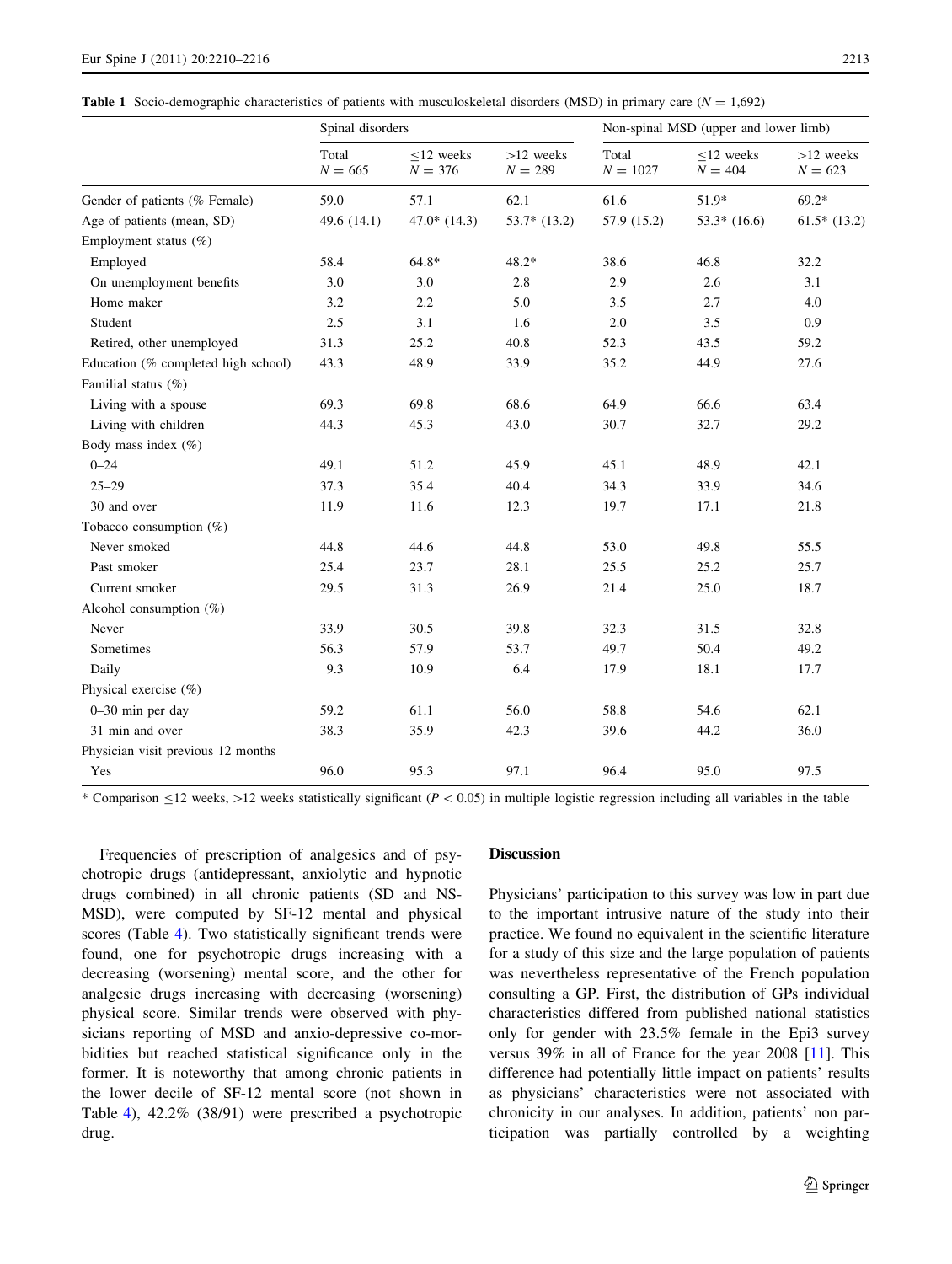| Co-morbidities present at the medical visit | Spinal disorders   |                              |                          | Non-spinal MSD (upper and lower limb) |                              |                          |  |
|---------------------------------------------|--------------------|------------------------------|--------------------------|---------------------------------------|------------------------------|--------------------------|--|
|                                             | Total<br>$N = 665$ | $\leq$ 12 weeks<br>$N = 376$ | $>12$ weeks<br>$N = 289$ | Total<br>$N = 1027$                   | $\leq$ 12 weeks<br>$N = 404$ | $>12$ weeks<br>$N = 623$ |  |
| MSD co-morbidities $(\%)$                   | 11.6               | $8.3*$                       | $16.9*$                  | 7.6                                   | $5.8*$                       | $8.9*$                   |  |
| Other co-morbidities $(\%)^a$               |                    |                              |                          |                                       |                              |                          |  |
| At least one                                | 32.3               | $26.8*$                      | $41.1*$                  | 56.1                                  | $40.9*$                      | $68.0*$                  |  |
| Anxio-depressive disorders                  | 10.7               | $7.4*$                       | $16.1*$                  | 16.3                                  | $9.5*$                       | $21.6*$                  |  |
| Sleeping disorders                          | 2.7                | $1.3*$                       | $5.0*$                   | 5.1                                   | $3.7*$                       | $6.2*$                   |  |
| Cardiovascular–respiratory                  | 19.3               | 18.0                         | 21.1                     | 37.2                                  | $25.4*$                      | $46.4*$                  |  |
| Digestive disorders                         | 6.1                | 7.0                          | 4.4                      | 8.8                                   | 5.8                          | 11.1                     |  |
| Quality of life $SF-12^b$                   |                    |                              |                          |                                       |                              |                          |  |
| Mental score mean (SD)                      | 39.9(1.2)          | 40.8(2.0)                    | 40.5(2.0)                | 40.6(1.1)                             | $41.5*(1.6)$                 | $39.8*$ (1.4)            |  |
| Physical score mean (SD)                    | 42.2(1.3)          | $42.0*(2.2)$                 | $39.6*(2.2)$             | 42.7(1.2)                             | 44.0 $(1.6)$                 | 43.1(1.4)                |  |

<span id="page-4-0"></span>**Table 2** Co-morbidities and quality of life in patients with musculoskeletal disorders (MSD) in primary care ( $N = 1,692$ )

\* Comparison  $\leq$ 12 and  $>$ 12 weeks:  $P < 0.01$ 

<sup>a</sup> ICD-9 codes for anxio-depressive disorders: 300–316, 799; sleeping disorders: 780; cardiovascular: 415–426, 428–448, 785; respiratory: 472–474, 476–477, 490–496; digestive: 520–537, 540–553, 555–558, 560–579, 787, 789

<sup>b</sup> Mean adjusted for age, gender and presence of co-morbidities

**Table 3** Prescriptions at the medical visit in patients with musculoskeletal disorders (MSD) in primary care ( $N = 1,692$ )

|                                           | Spinal disorders   |                           |                          | Non-spinal MSD (upper and lower limb) |                              |                          |
|-------------------------------------------|--------------------|---------------------------|--------------------------|---------------------------------------|------------------------------|--------------------------|
|                                           | Total<br>$N = 665$ | $<$ 12 weeks<br>$N = 376$ | $>12$ weeks<br>$N = 289$ | Total<br>$N = 1027$                   | $\leq$ 12 weeks<br>$N = 404$ | $>12$ weeks<br>$N = 623$ |
| At least one $(\% )$                      |                    |                           |                          |                                       |                              |                          |
| Analgesics                                | 56.8               | 61.5                      | 49.1                     | 45.3                                  | 50.5                         | 41.4                     |
| NSAID (without aspirin)                   | 40.9               | 45.7                      | 33.5                     | 30.2                                  | 41.4                         | 21.4                     |
| Muscle relaxants                          | 31.1               | 38.0                      | 20.0                     | 5.8                                   | 7.1                          | 4.8                      |
| Anti-osteoarthritis drugs                 | 0.4                | 0.2                       | 0.6                      | 5.8                                   | 1.9                          | 8.9                      |
| $>12$ versus $\leq 12$ weeks OR (95% CI)* |                    | $1.0(-)$                  | $0.4(0.2-0.7)$           |                                       | $1.0(-)$                     | $0.5(0.3-0.6)$           |
| At least one $(\%)$                       |                    |                           |                          |                                       |                              |                          |
| Antidepressants                           | 7.5                | 4.6                       | 12.1                     | 8.9                                   | 4.3                          | 12.5                     |
| Anxiolytics                               | 5.0                | 3.9                       | 6.9                      | 9.0                                   | 5.8                          | 11.6                     |
| <b>Hypnotics</b>                          | 3.4                | 1.7                       | 6.1                      | 6.6                                   | 4.5                          | 8.3                      |
| >12 versus $\leq$ 12 weeks OR (95% CI)*   |                    | $1.0(-)$                  | $2.0(1.1-3.6)$           |                                       | $1.0(-)$                     | $1.3(0.8-2.1)$           |
| A least one $(\%)$                        |                    |                           |                          |                                       |                              |                          |
| Imaging (X-rays, CT scan or MRI)          | 16.2               | 19.9                      | 10.3                     | 14.2                                  | 18.5                         | 10.9                     |
| Lab tests                                 | 11.2               | 12.0                      | 9.9                      | 13.2                                  | 10.9                         | 15.0                     |
| $>12$ versus $\leq 12$ weeks OR (95% CI)* |                    | $1.0(-)$                  | $0.4(0.3-0.8)$           |                                       | $1.0(-)$                     | $0.7(0.5-1.0)$           |
| A least one $(\%)$                        |                    |                           |                          |                                       |                              |                          |
| Physiotherapy                             | 17.6               | 17.8                      | 17.3                     | 13.6                                  | 13.4                         | 13.8                     |
| Reference to a specialist                 | 9.1                | 6.6                       | 13.2                     | 17.6                                  | 15.1                         | 19.7                     |
| >12 versus $\leq$ 12 weeks OR (95% CI)*   |                    | $1.0(-)$                  | $0.9(0.6-1.4)$           |                                       | $1.0(-)$                     | $1.0(0.7-1.4)$           |

\* Odds ratios and 95% confidence intervals derived from multivariate mixed regression models adjusting for all variables in Tables [1](#page-3-0) and 2 and for physician's effect

procedure based on socio-demographic information collected on non-respondents at recruitment. Secondly, SF-12 scores observed in our study were not far away from those reported in three European population surveys of patients with MSDs, and score differences between acute and chronic patients were also similar [[12,](#page-6-0) [13](#page-6-0)]. Finally,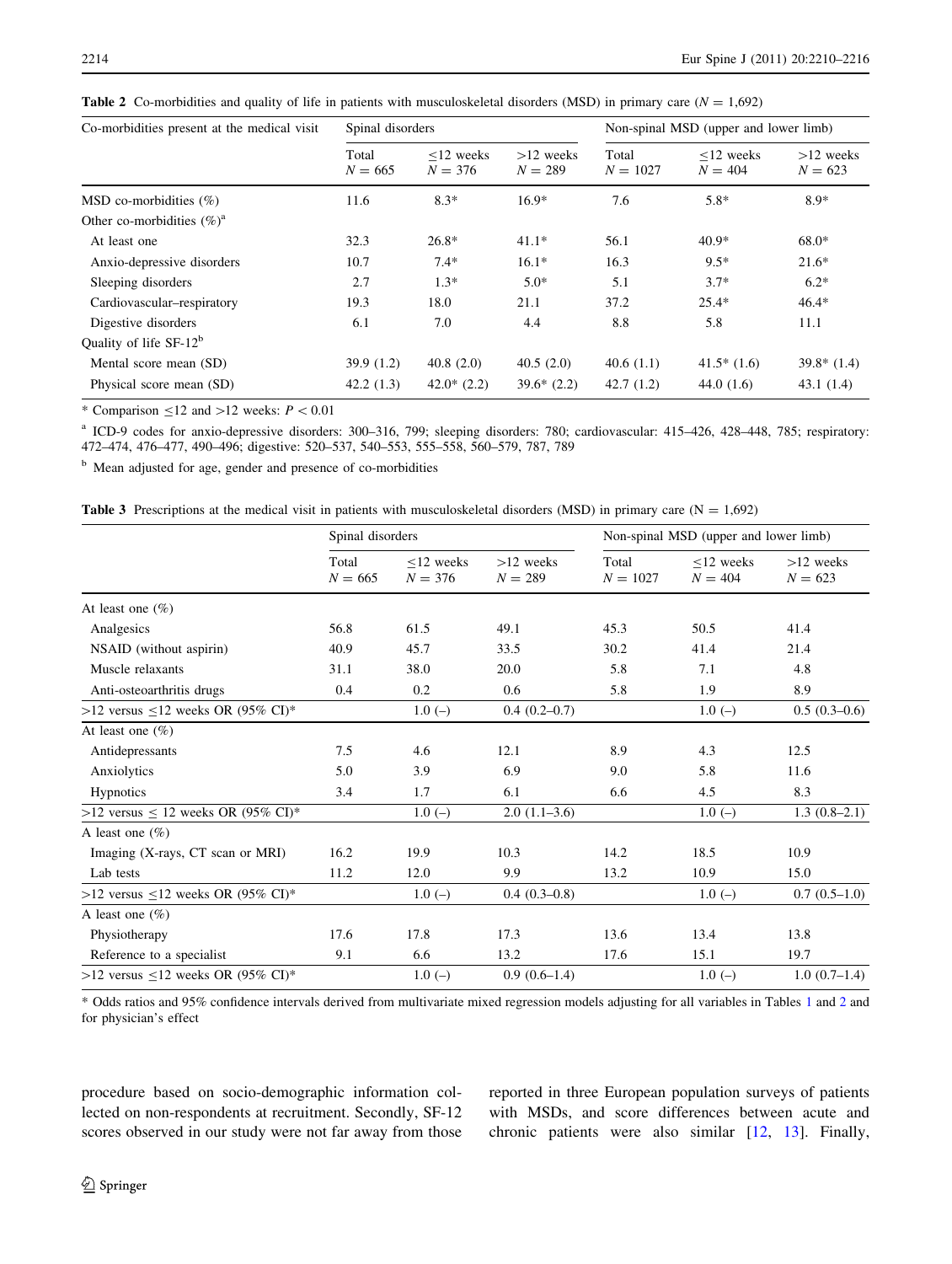<span id="page-5-0"></span>Table 4 Analgesic and psychotropic drugs prescription in patients with MSDs of more than 12 weeks duration by quality of life quartiles  $(N = 911)$ 

|                                         |       | SF 12 Mental score (Quartiles)   |                |                |         |
|-----------------------------------------|-------|----------------------------------|----------------|----------------|---------|
| At least one $(\% )$                    | Total | Q <sub>1</sub>                   | Q <sub>2</sub> | Q <sub>3</sub> | Q4      |
| Analgesics prescription                 | 43.5  | 45.7                             | 46.2           | 34.2           | 48.0    |
| MSD co-morbidity                        | 5.1   | 3.8                              | 5.2            | 6.3            | 5.2     |
| Psychotropic <sup>1</sup> prescription  | 22.3  | 36.8*                            | 23.8*          | 8.9*           | $17.5*$ |
| Anxio-depressive co-morbidity           | 25.9  | 44.4*                            | $27.5*$        | $14.4*$        | $13.7*$ |
|                                         |       | SF 12 Physical score (Quartiles) |                |                |         |
| Analgesics prescription                 | 43.5  | 49.9*                            | 44.4*          | $47.4*$        | $31.2*$ |
| MSD co-morbidity                        | 5.1   | 7.1                              | 4.5            | 5.8            | 2.9     |
| Psychotropics <sup>1</sup> prescription | 22.3  | 23.4                             | 23.0           | 17.4           | 26.2    |
| Anxio-depressive co-morbidity           | 25.9  | 28.9                             | 23.0           | 25.5           | 26.1    |

\* Test for trend:  $P < 0.001$ 

<sup>a</sup> Antidepressants, anxiolytics and hypnotics

NSAIDs utilization was close to what has been observed in two other studies but our frequency of prescription of antidepressants was about half  $[2-14]$ . Prescription of physiotherapy was also lower than what has been reported in another French survey [\[15](#page-6-0)]. Differences could be attributed to the cross-sectional nature of the surveys, differences in sources of information and type of insurance coverage of the patients.

The impact of chronicity on quality of life, co-morbidities and prescriptions was similar between SD and NS-MSD patients. Our study showed that drug prescription in primary care was well correlated to physical and mental patient's self-assessed quality of life, using a standardized instrument independent from the clinician's evaluation. The neat gradient of prescription of psychotropic drugs with the mental scale and of analgesics with the physical scale of the SF-12, provided evidence of the pertinence of physician's prescriptions. For instance, chronic MSD patients were twice as likely to have anxio-depressive and sleeping disorders, a burden that has been raised in systematic reviews [[16,](#page-6-0) [17](#page-6-0)]. The concomitant presence of chronic pain and anxio-depressive disorders has been at the source of confusion in the scientific literature on efficacy of antidepressants against chronic pain [\[18](#page-6-0), [19\]](#page-6-0). Our results indicated that clinicians seemed able to adapt their prescription to the pain and psychological components for their chronic pain patients.

Our results showed that over 50% of chronic patients with a very low mental score (lower decile) received no prescription for a psychotropic drug. This is not in contradiction, however, with recent evidence that indicates limited or no benefit of antidepressant drugs in populations with mild or moderate symptoms, which would account for a significant proportion of chronic pain patients [[20\]](#page-6-0).

The prevalence of sleeping problems was low compared to what has been reported in a systematic review on that topic but data remains sparse on this topic [[16\]](#page-6-0). Sleeping disorders have been associated to pain intensity but not to duration (chronicity) of symptoms which is the marker usually cited in clinical guidelines. Anxio-depressive symptoms and sleeping quality should be a systematic part of the medical questionnaire with chronic MSD patients because of their impact on quality of life.

The high hypertension and digestive disorders observed in patients consulting for MSDs in primary care has been reported in another study and was partly explained by age [\[13](#page-6-0)]. The higher, but not statistically significant, digestive co-morbidities observed in chronic compared to acute– subacute NS-MSD patients might explain the lower pre-scription of NSAIDs in that group [\[21](#page-6-0)].

The main limitation of this study was the cross-sectional nature of data collection and analyses. Associations found between quality of life and prescriptions for instance, cannot be interpreted as causally linked. Prescriptions of the day was a mix of new prescriptions and renewals and represented the patients' status at one point in time. Because patients responded to the SF-12 questionnaire before they saw their physician in consultation, there is a possibility that this had influenced physicians' diagnoses and prescriptions. Two elements contributed to minimize this effect if it existed. First, the scoring procedure used to derive mental and physical scores from responses to the SF-12 questionnaire, was not known from patients. Secondly, the SF-12 questionnaire was included in a general questionnaire on health that did not focus on any specific health issue.

Another limitation was the declarative nature of diagnoses and prescriptions provided by participating physicians. No diagnostic criteria was suggested for reporting MSDs diagnoses ore anxio-depressive co-morbidities. This was a deliberate choice in order to describe clinical practice in real life situation. We feel confident that the large number of participating physicians and patients contributed to the overall representativity of clinical practice in primary care in France. In addition, MSD patients were identified from a large sample of patients consulting for any reason in primary care, thus minimizing biases related to sampling MSD patients directly. The main strength of the study was the combination of medical information on diagnoses and prescriptions on one hand, and patients' information on quality of life on the other hand, both collected on the day of consultation insuring timely compatibility.